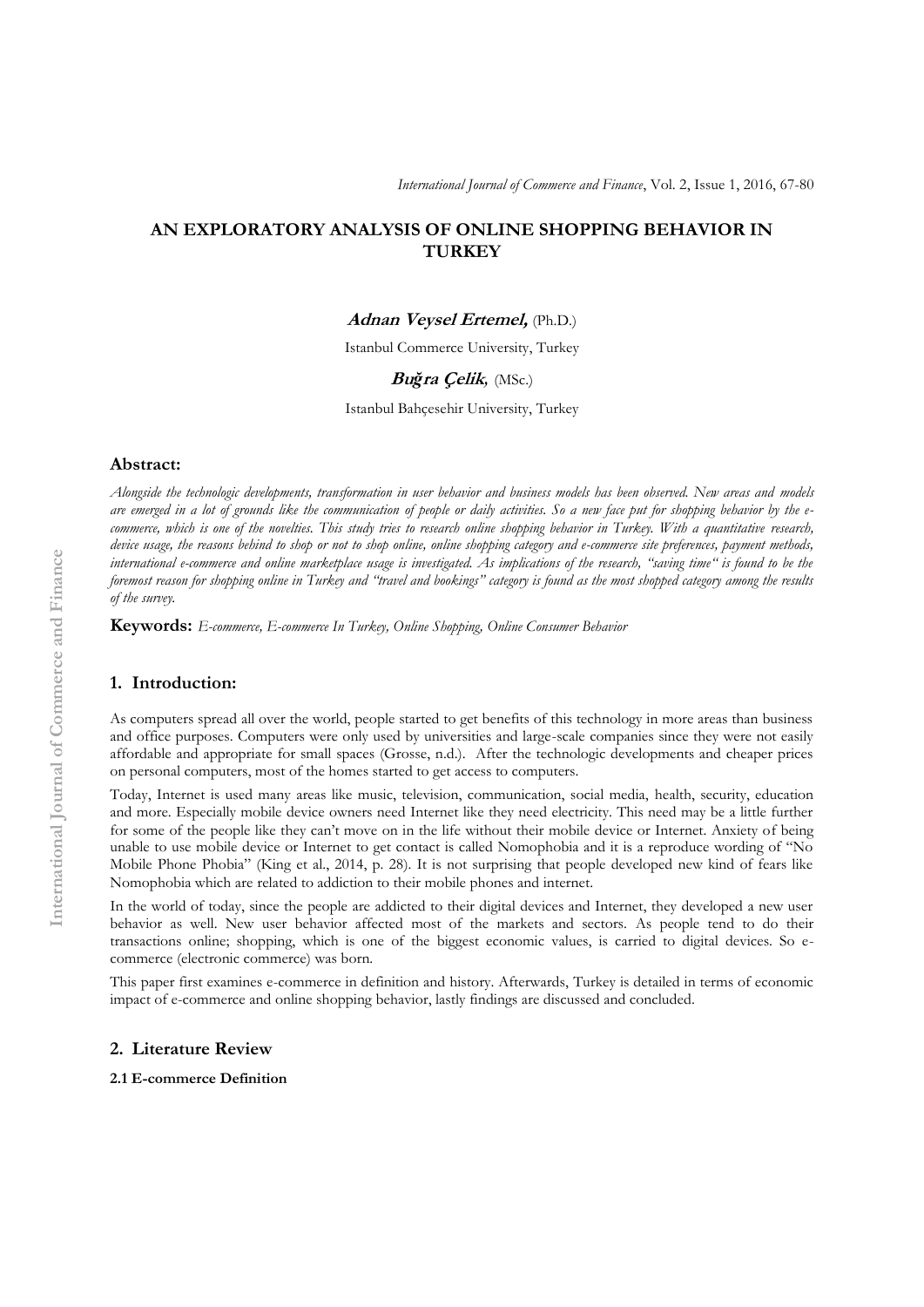Before defining e-commerce, it would be helpful to understand what commerce is. According to Oxford Dictionaries (n.d.) commerce is defined as follows, "The activity of buying and selling, especially on a large scale." So commerce is a simple transaction where a seller and a buyer take place.

Zwass (1996) defines e-commerce as "the sharing of business information, maintaining business relationships, and conducting business transactions by means of telecommunications networks" (p. 3). Based on this definition, any commercial transaction made on a telecommunication network other than internet would be a subject of ecommerce. Despite the fact that e-commerce may not be on internet only, the term is redefined by the dominance of internet and digital era that we are in. Chesher, Kaura & Linton (2003) stated, "In particular, the news media seized upon the term e-commerce and largely redefined it as the marketing and selling of products/services to consumers over the internet" (p. 40). So e-commerce is an internet term and it can be summarized as, e-commerce is buying and selling products or services on internet.

## **2.2. Evolution of E-commerce**

Technologic developments led e-commerce into an infinite evolution. In this journey, e-commerce was born from more basic technologies, recently it is transformed by new devices and internet, and in the future it is expected that e-commerce may reach to a technologic level beyond the imaginations.

### **2.2.1. History**

E-commerce origins root back to late 1970s when there was no easily affordable computers or Internet connection at home. Information Technology Engineer Michael Aldrich and his colleague Peter Champion led the birth of online shopping in 1979 by their invention allowing to connect a computer to a television (Coleman & Ganong, 2014, p. 974). According to Taylor (2013), M. Aldrich is the inventor of online shopping which is called as "teleshopping" at that time (p. 20).

After Aldrich's invention, in 1980's a new technology, which is regarded as one of the most successful onlie services before internet, was born. A private network named Minitel was launched by France Telecom in 1982, allowing users to look up phone numbers, arrange travel bookings, make financial transactions and shop online (Cornelius et al., 2002, p. 204).

With these ancestoral models of e-commerce, it has tranformed to a new level in 1990's with a revolutionary technologic development.

### **2.2.2. Today**

Until World Wide Web is introduced by Tim Berners-Lee in 1989 and his first web site is launched in 1991, technology was not very fast and practical and e-commerce couldn't be useful (Jones, 2014). E-commerce was skyrocketed with the invention of World Wide Web and web sites due to their useful structure. There is no doubt ecommerce got a rapid grow by the customers started to search world wide web for products and services (World Trade Organization, 2013, p. 3).

In mid 1990's, e-commerce pioneers like Amazon and eBay are founded. They had important roles at the evolution of e-commerce.

With all of the connected devices such as smartphones, tablets and laptops; e-commerce is so powerful today. Easy accessibility, better prices and convenience caused a migration of shoppers from physical channels to digital channels.

### **2.2.3. Future of E-commerce**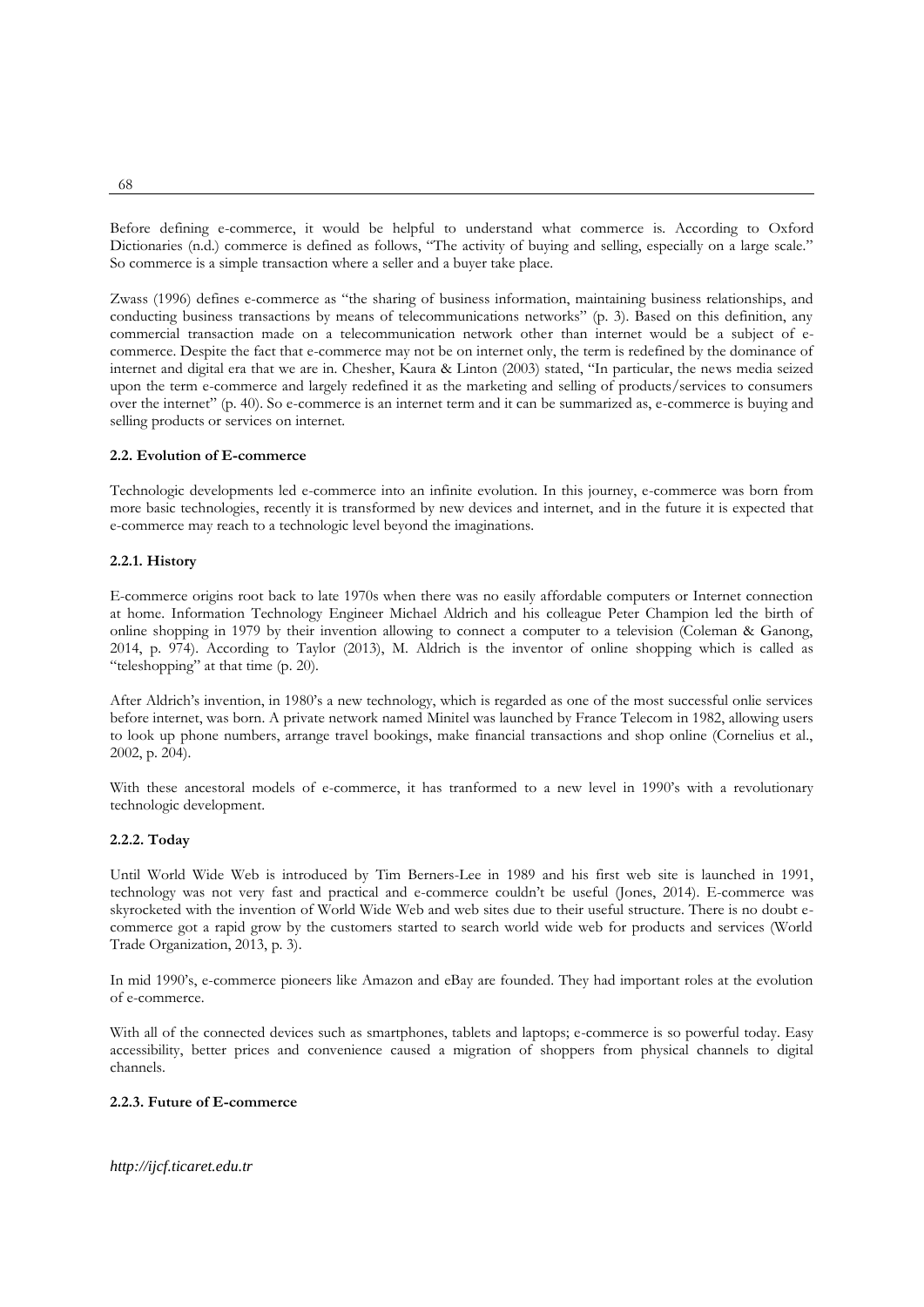Although e-commerce is on the rise and very powerful in recent years, one of the major weaknesses of online shopping is unavailability to examine products physically. In the near future, technologic developments may create new capabilities for consumers to go beyond this weakness. Consumers can examine a product on a computer or experience a simulation with Virtual Reality (VR) applications, which contain web based and interactive threedimensional models (Figueroa & Häubl, 2002, p. 744).

Other aspect of VR is the one which is experienced through special headsets. VR headsets are expected to transform the way of e-commerce. According to Kent (2015), physical stores have connection to internet and consumers got used to shop via their mobile devices, so mix of a physical and digital worlds may lead a new shopping experience: Virtual reality shopping (p. 20).

In 2020, digital technology will be unfolded by the companies including fetching and analyzing of consumer data, high end social media usage and engaging consumers with employees whether in-field, in-store or on a travel (Dugal et al., n.d., p. 15)

# **3. E-Commerce in Turkey**

According to The Republic of Turkey Prime Ministry Investment Support and Promotion Agency of Turkey (n.d.), half of the population is observed as under the age of 30.7 among 77.7 million people. Although the population of Turkey is getting older, when it is compared to the European countries, the youngest population has been recorded in Turkey with the ratio of 16.6 percent, even as Italy and Spain have the lowest young population ratio by 9.9 percent (Anadolu Agency, 2014). Gordon and Hodgson (2012) stated, "The e-commerce sector is booming in Turkey, as a result of a large youth population familiar with new technology and solid economic growth, with real internet retailing value expanding by 61.1% over 2006-2011." In Turkey, e-commerce market size has been growing so fast and it is seen like Turkish e-commerce market will have a more important position not only in the country but globally (Piramit E-commerce, n.d.).

### **3.1. Evolution of E-commerce In Turkey**

As Cedetaş (n.d.) reported, the first e-commerce application in Turkey was the electronic store of Remzi Bookstore launched in 1997, which was prepared in the second half of 1996 by Prizmanet. In the food sector, Migros Türk founded Sanal Market in 1997, which is the largest supermarket chain in Turkey (Dean et al., 2013, p. 26). In 1998, one of the first Turkish e-commerce sites hepsiburada.com was founded (Eticaret Gundem, n.d.). With just a team of 3 personnels, 6 categories and 2.700 advertisings on site, sahibinden.com was launched in 2000 and there has been a great interest on it (Patronturk, 2012). Gittigidiyor.com was founded as a company with 3 partners and launched on 5th of February, 2001 (Gittigidiyor, n.d.). In the beginning, online shopping has been observed in low rates due to low speed dial-up internet connection, but after the launch of Asymmetric digital subscriber line (ADSL) connection by Turkish Telecom in 2002 growth rate has been higher (İyiler, 2009, p.57). The most outstanding foreign capital inflows have been the acquisition of Biletix by Ticketmaster in 2006, the partnership of Ebay and Gittigidiyor in 2007 and the foreign capital partnership of Yemeksepeti.com in 2008 (Afra, 2010). In the leadership of Grupanya, in 2009 a new e-commerce business area has been opened which allows users to purchase the products or services of 3rd party companies with discount (Türkiye Cumhuriyeti Kalkınma Bakanlığı [Ministry of Development of Turkish Republic], 2013, p. 127). Turkish e-commerce market has been a focus of attention and fast growth. Afra (2013) stated, "There are four main driving forces behind this growth: Credit Card Penetration, Logistic infrastructure, high mobile internet usage and a viral / social young population.".

### **3.2. E-commerce Statistics From Turkey**

According to Turkish Statistical Institute (2015), computer and internet usage ratios have been 54.8 and 55.9 percent in order among the people who are aged between 16 and 74 in April 2015. Household with internet access proportion has been 69.5 percent. 96.8 percent of households have either mobile phone or smartphone. Among the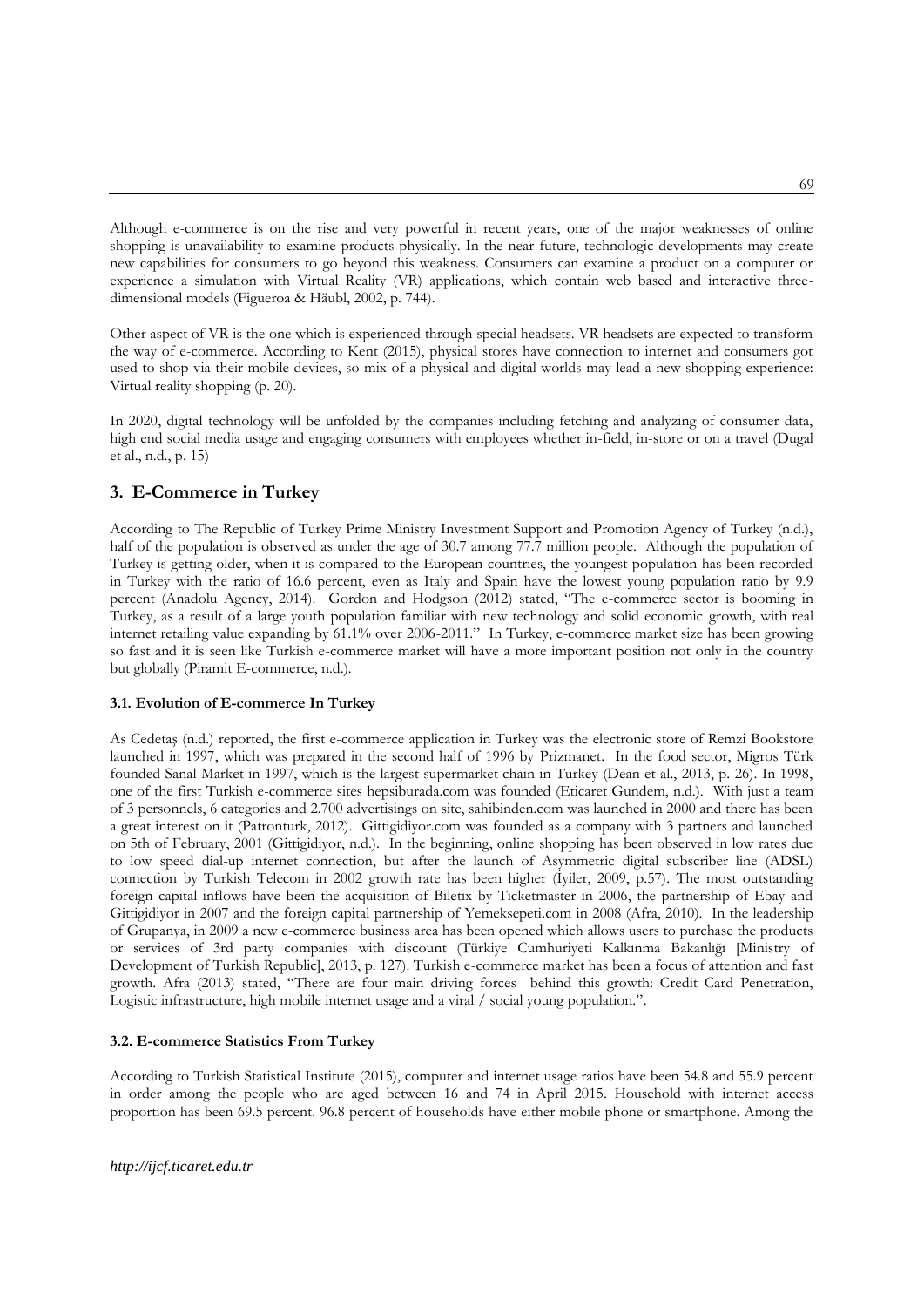internet users, proportion of individuals who made a purchase of a good or service online has been 33.1 percent (Turkish Statistical Institute, 2015).

In its' report "Türkiye'de E-ticaret 2014 Pazar Büyüklüğü" [2014 Market Size of E-Commerce in Turkey], Turkish Informatics Industry Association (2015) illustrates the market size of e-commerce in Turkey as 18.9 billion TL with 945 sites. 384 only online sites generate 6.5 billion TL, 326 travel and vacation sites generate 6.8 billion TL, 272 multi channel retail sites generate 3.5 billion and 6 online legal betting sites generate 2.1 billion TL (p. 8).

Büyükyıldırım (2015) claims, just in 3 years period internet users will be over 53 million, e-commerce customers will be over 16 million and e-commerce volume will increase more than 50 percent.

## **4. Research Methodology**

### **4.1. Aim of the Research**

The primary aim of this research is to advance the understanding of online shopping behavior in Turkey. This research examines device usage, the reasons behind to shop or not to shop online, online shopping category and ecommerce site preferences, payment methods, international e-commerce and online marketplace usage. While the principle objective of this research is to find out online shopping behavior in Turkey, demographics are also examined.

### **4.2. Research Sample**

The sample is chosen randomly from the potential online shoppers who use at least one of computer, smartphone or tablet. In order to find out general online shopping behavior, an online survey is conducted. The survey is assured to be accessible via computer, smartphone or tablet. The survey is sent via email to the selected individuals; also social media networks Twitter and Facebook are used to reach a wider audience. In addition to the social media networks and email, the survey is also broadcasted on mobile messaging application Whatsapp to the selected contacts. The sample contains 234 individuals. Answering the survey takes around 2 or 3 minutes.

### **4.3. Research Findings**

#### **Gender**

Percentage of women participants is 60.3 with 141 individuals and percentage of men participants is 39.7 with 93 individuals. Gender breakdown is shown on Figure 4.1 below.



*http://ijcf.ticaret.edu.tr*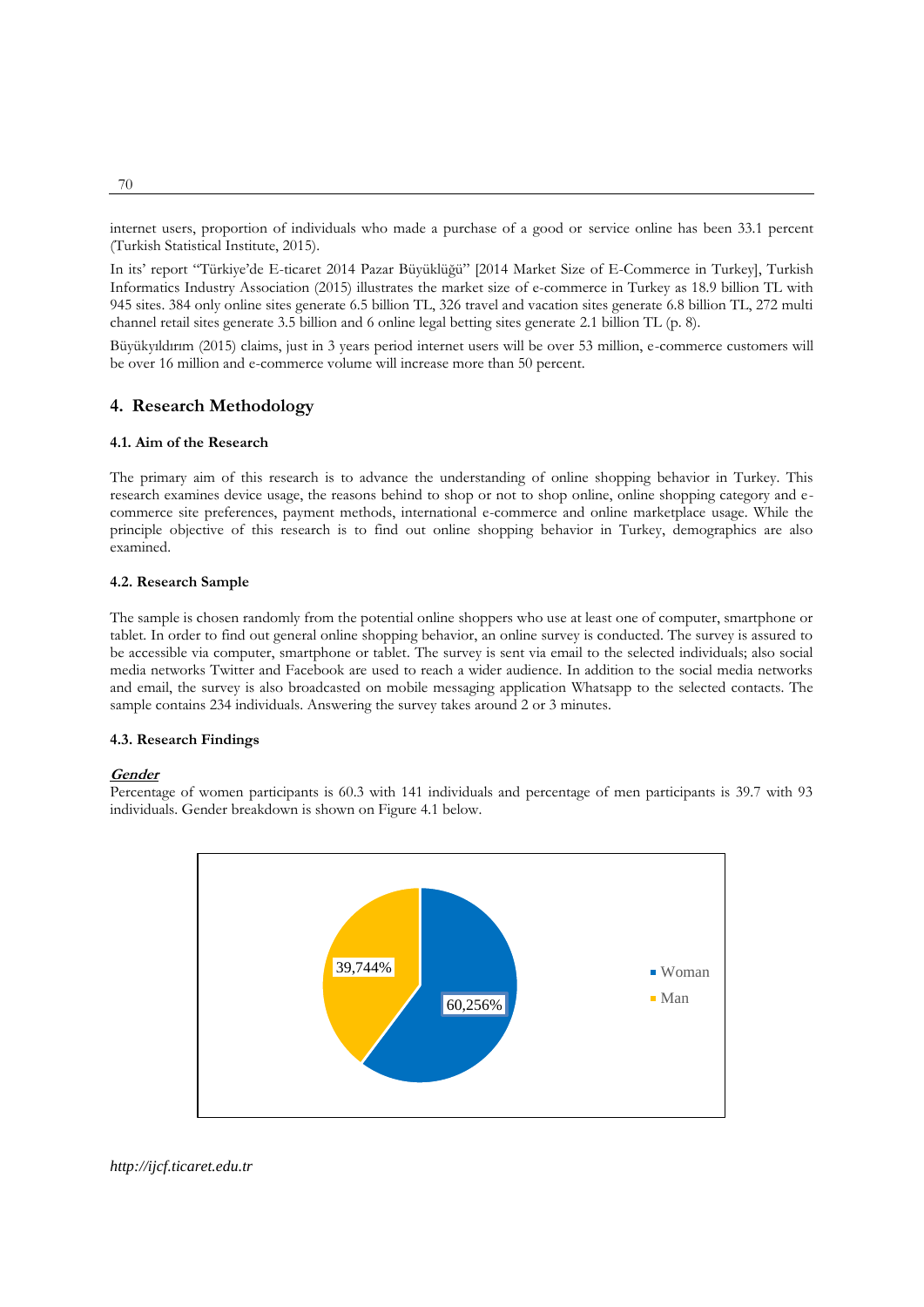## **Figure 4.1: Gender of the participants**

## **Age**

Age of the participants differentiate between 22 and 41. The average age of the participants is 29.4. The standard deviation is calculated 4.2082 and in 90 percent confidence level z=1.645. The survey is 90 percent confident that the true mean of the population is between 22.53 and 36.37.

### **Education**

153 individuals which is 65.4 percent of the participants are graduated from a university. 30.8 percent with 72 individuals master degree follows the university graduates. While doctorate graduates are just 2.6 percent with 6 individuals, high school graduates are 1.3 percent with 3 individuals. Education breakdown is shown on Figure 4.2.



**Figure 4.2: Education breakdown of the participants**

### **Occupation**

24 participants which is 10.3 percent of total, stated that they are unemployed. 15 participants which is 6.4 percent of total, stated that they working in a part-time job, and the rest, 195 participants which is 83.3 percent of total stated that they work in a full-time job. Occupation breakdown is shown on Figure 4.3 below.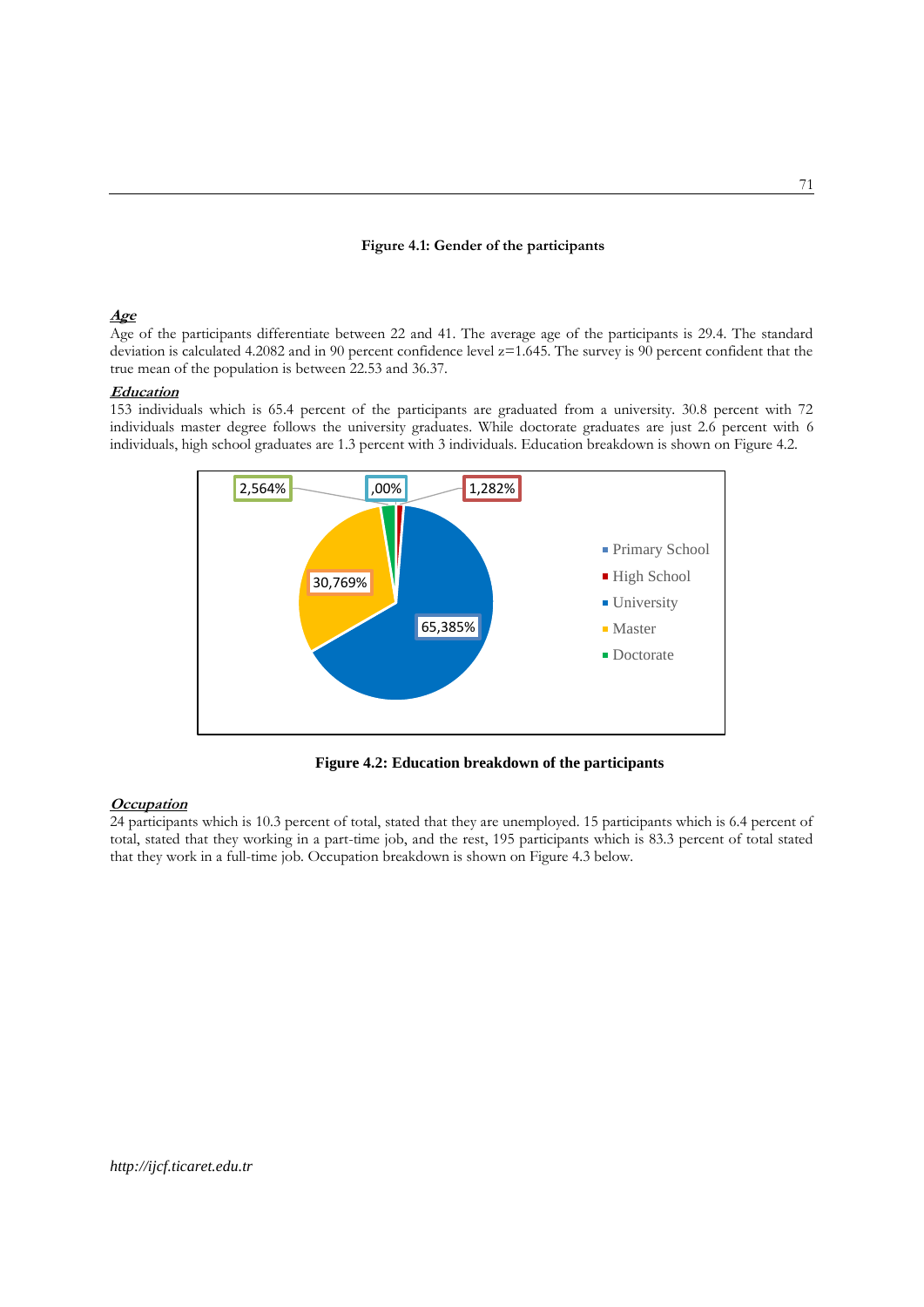

**Figure 4.3: Occupation breakdown of the participants**

## **Device Ownership**

Multiple selection was allowed in device ownership question. Even if they don't own a computer or tablet, all of the participants stated that they own a smartphone. 3 participants which is 1,3 percent of total, stated that they have smartphone only. While 51 participants which is 21.8 percent of total stated that they own a computer and a smartphone together, 180 participants which is 76.9 percent of total stated that they own a computer, a smartphone and a tablet all together. Average number of device owned by each participant is 2.8.

### **Time Spent on Devices**

The range of hours spent on computer is between 0 and 15 while it is between 1 and 18 for smartphone, between 0 and 3 for tablet. In average, 7.2 hours is spent on the computers per day even as 5.8 hours is spent on a smartphone and 1.0 hour is spent on a tablet.

## **Online Shopping Situation**

228 individuals by 97.4 percent of the participants stated that they have shopped online while only 6 individuals by 2.6 percent stated that they have never made online shopping.

### **The Reasons Not To Shop Online**

Multiple selections was allowed in this question. Among the participants who never shopped online, need of inspecting products physically is outstanding from the other reasons by 50 percent. Security concerns follow it by 33 percent and product availability by 17 percent come after. The reasons not to shop online are shown on Figure 4.4 below.

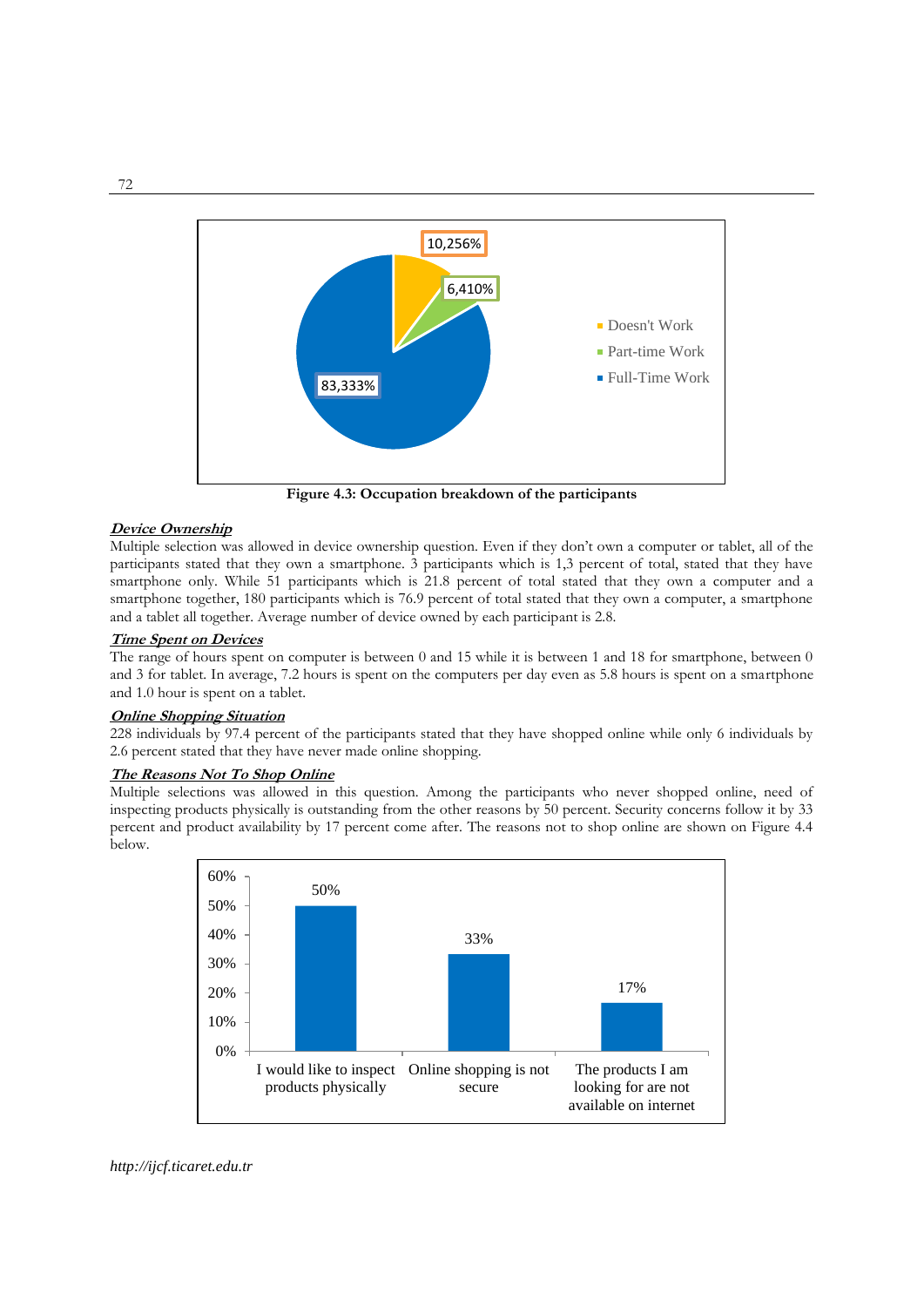## **Figure 4.4: The reasons not to shop online**

#### **Preferred Devices To Shop Online**

Multiple selection was allowed in this question. Online shoppers among the participants prefer computer and smartphone mostly by 32 percent. Computer, smartphone and tablet all together are preferred by 29.4 percent while only computer is preferred by 21.5 percent. Only tablet by 6.6 percent, only smartphone by 5.3 percent, computer and tablet together by 3.9 percent and lastly smartphone and tablet together by 1.3 percent follow in preference for the device to shop online.

#### **The Reasons To Shop Online**

Multiple selection was allowed in this question. "Saving time" is outstanding from the other reasons by 72 percent. Delivery directly to home or office follows by 71 percent, easier shopping experience by 62 percent, product/price comparison by 61 percent, better prices by 54 percent, getting product information easily by 39 percent, online exclusive products by 26 percent and free delivery by 20 percent come after. The reasons to shop online are shown on Figure 4.5 below.



#### **Most Preferred Online Shopping Categories**

Multiple selections was allowed in this question. Travel and bookings category, which is like purchasing plane tickets or booking hotel rooms, have been stated as preferred online shopping category by online shopper participants in 100 percent. Fashion by 79 percent comes after, financial services and congrats-souvenir categories both by 70 percent follow. Grocery shopping has been stated as preferred online shopping category by 43 percent while technology gets the least preferred category by 39 percent. The most preferred online shopping categories are shown on Figure 4.6 below.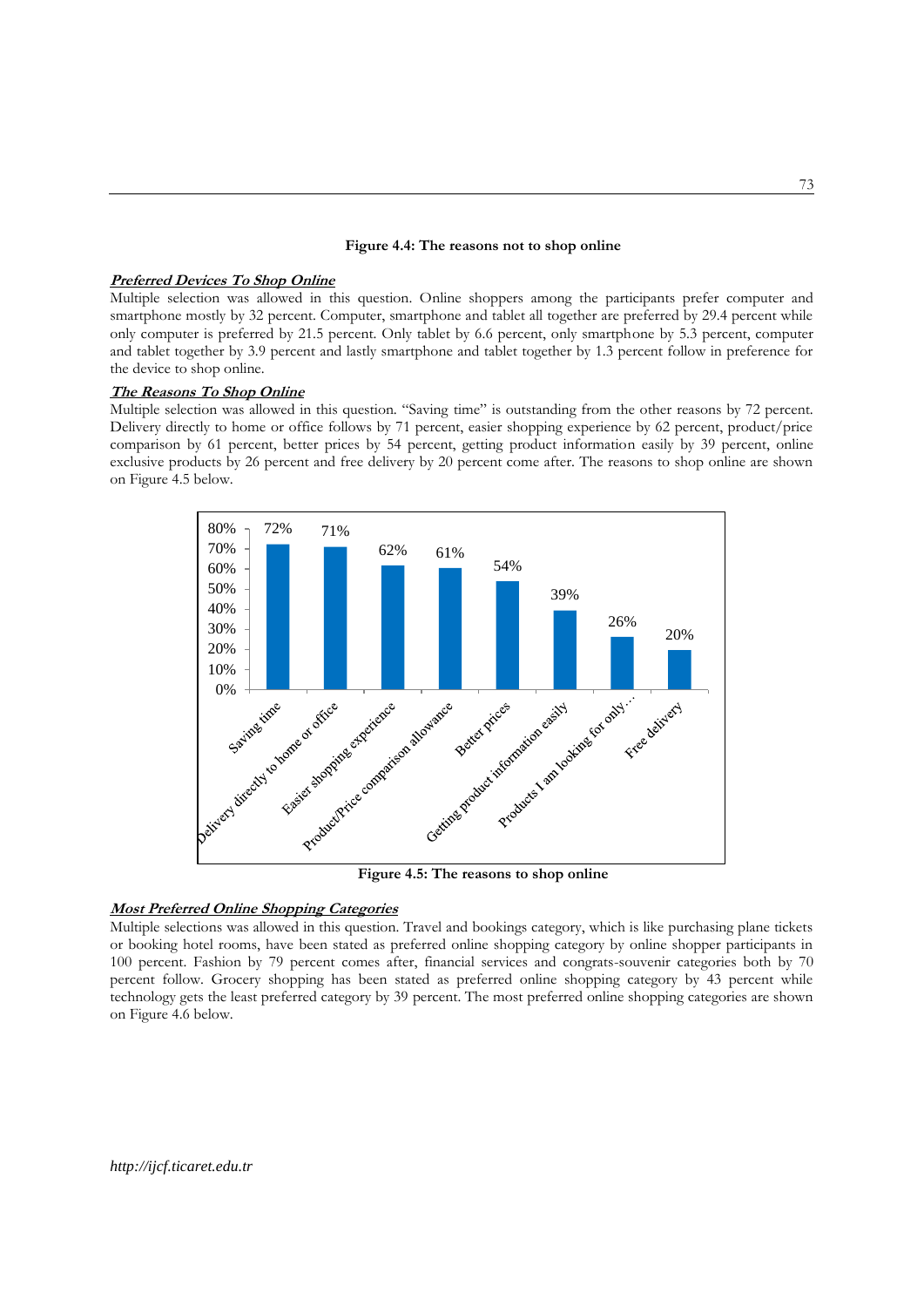

**Figure 4.6: The most preferred online shopping categories**

# **Most Popular Local E-Commerce Sites**

Multiple selections was allowed in this question. Hepsiburada.com has been stated as preferred local e-commerce site by 55 percent among the participants who shop online. While markafoni.com has been preferred by 49 percent, trendyol.com by 44 percent, gittigidiyor.com by 38 percent and sahibinden.com by 37 percent follow. N11.com by 26 percent, mobile application Getir by 22 percent, teknosa.com by 14 percent, kliksa.com by 8 percent and shopigo.com by 8 percent come after. The most popular local e-commerce sites are shown on Figure 4.7 below.



**Figure 4.7: The most popular local e-commerce sites**

# **International E-Commerce Usage**

161 individuals, which is 70.6 percent of all participants who shopped online, have stated that they shop on international e-commerce sites while 67 individuals which is 29.4 percent of all participants who shopped online have stated that they do not.

## **Reasons To Shop On International E-Commerce Sites**

Multiple selection was allowed in this question. Product unavailability in Turkey has been stated by 85 percent of the participants who shop on international e-commerce sites. Better prices by 47 percent follows, easier user experience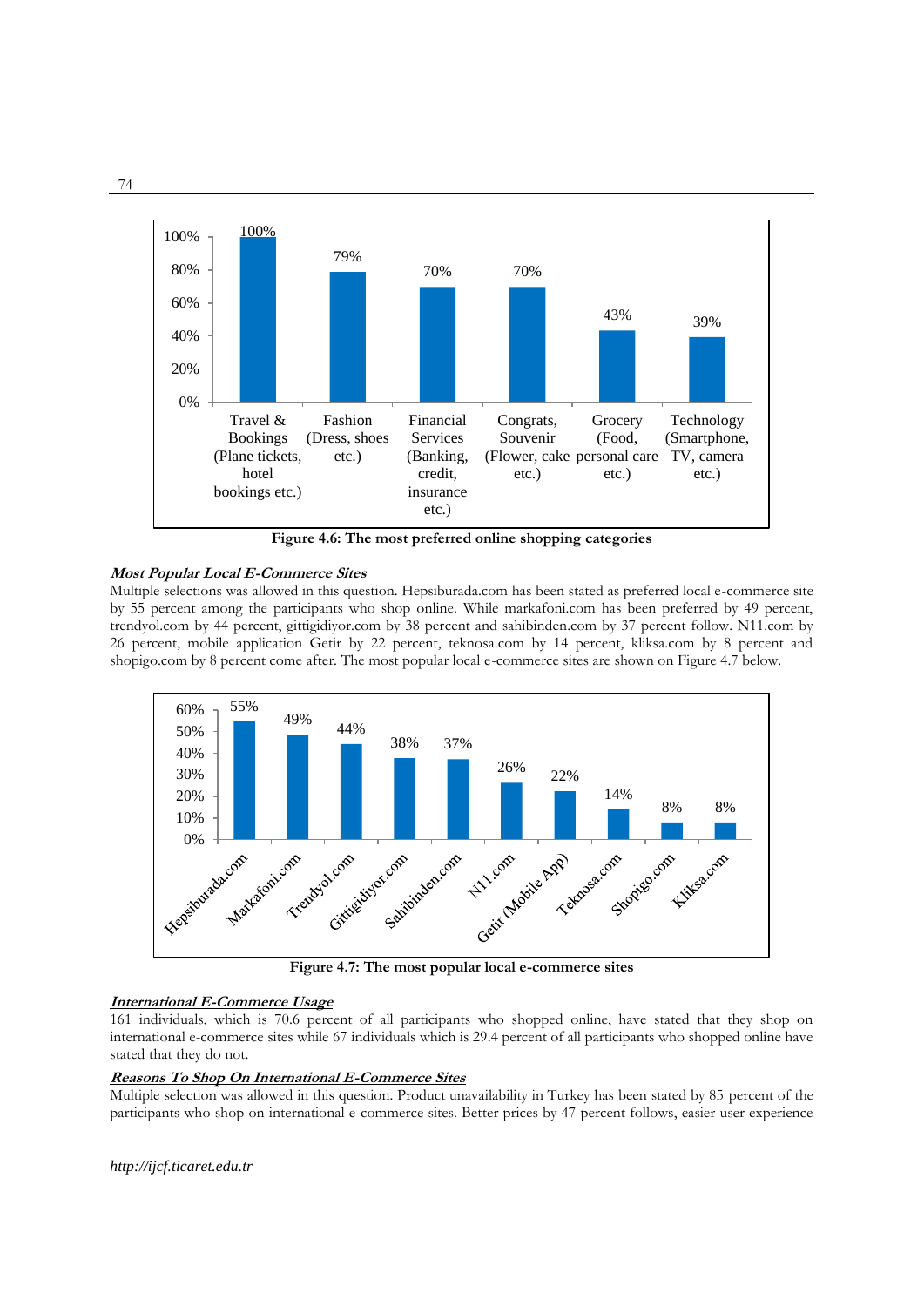and free delivery option come after by 7 percent for both. Reasons to shop on international e-commerce sites are shown on Figure 4.8 below.



 **Figure 4.8: Reasons to shop on international e-commerce sites**

## **Most Popular International E-Commerce Sites In Turkey**

Multiple selections was allowed in this question. Amazon.com has become the most stated site among the participants who shop on international e-commerce sites by 81 percent. Ebay.com by 59 percent and Asos.com by 36 percent come after. Alibaba.com and Aliexpress.com have been stated by 25 percent and 24 percent in order. The most popular international e-commerce sites in Turkey are shown on Figure 4.9 below.



 **Figure 4.9: Most popular international e-commerce sites in Turkey**

## **Payment Methods While Shopping Online**

Multiple selections was allowed in this question. Credit card method has been stated by 97 percent of the participants who shop online. Digital payment tools like Paypal etc. have been stated by 33 percent, debit card by 16 percent, cash at the door by 9 percent, money transfer by 5 percent and mobile payment by 3 percent follow. Payment methods while shopping online are shown on Figure 4.10 below.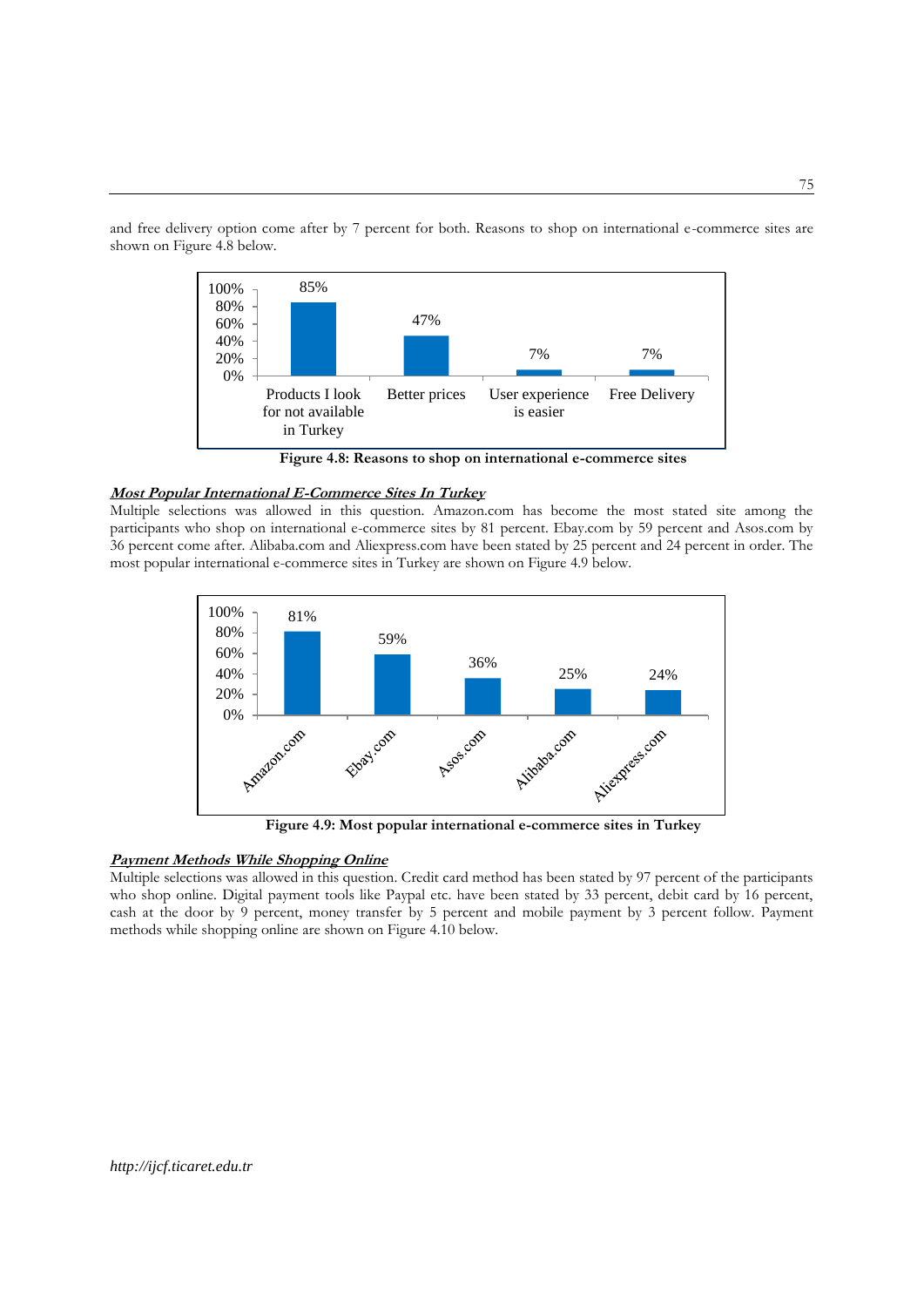

 **Figure 4.10: Payment methods while shopping online**

## **Selling A Product On C2C Sites**

105 individuals by 46.1 percent of all participants who shopped online have stated that they have sold a product on C2C e-commerce sites while 123 individuals by 53.9 percent have not.

#### **Purchasing A Product On C2C Sites**

161 individuals by 70.6 percent of all participants who shopped online have stated that they have purchased a product on C2C e-commerce sites while 67 individuals by 29.4 percent have not.

## **5. Conclusion**

In order to have a better understanding of online shopping behavior in Turkey, conducted survey results have been analyzed. From 234 participants, 141 of them are women by 60.3 percent and 93 of them are men by 39.7 percent. While age range of participants is between 22 and 41, average age is 29.4. Most of the participants are graduated from a university by 65.4 percent, master degree by 30.8 and doctorate degree by 2.6 are observed as education level. Majority of the participants have stated that they work full-time by 83.3 while 10.3 percent have stated that they do not work.

All of the participants have at least a device from computer, smartphone or tablet. Smartphone is owned by all of the participants. While the largest range is in time spent on smartphone, which is between 1 and 18 hours, the average time spent on devices per day are, 7.2 hours on computer, 5.8 on smartphone and 1.0 hour on tablet. Most of the time is spent on computer or smartphone on daily basis. Since the smartphones are owned by all of the participants and time spent on smartphones is high, mobile site and mobile application production or development may be considered by the e-commerce companies.

97.4 percent of the participants have stated that they shop online. The participants who do not shop online, state the main reason not to shop online as their need to inspect product physically by 50 percent, security concerns by 33 percent and product unavailability on internet by 17 percent come after.

One of every 3 participants have stated that they prefer computer and smartphone to shop online. 29.4 percent of the participants has stated that they use computer, smartphone and tablet for online shopping purposes.

The most specific reason to shop online has observed as "saving time" by 72 percent of participants who make online shopping. Instead of going to a physical store and make shopping there, people prefer to shop online and save time for other purposes. "Delivery directly to home or office" is the second most specific reason to shop online by 71 percent so it can be considered as people do not will to carry packages or bags along them but recieve them at home or office. In the light of these two major results, time saving and delivery concepts can be the focus in ecommerce marketing campaigns. While 62 percent thinks e-commerce provides an "easier shopping experience", 61 percent states "product/price comparison alllowance" is one of the reasons to shop online. As 39 percent states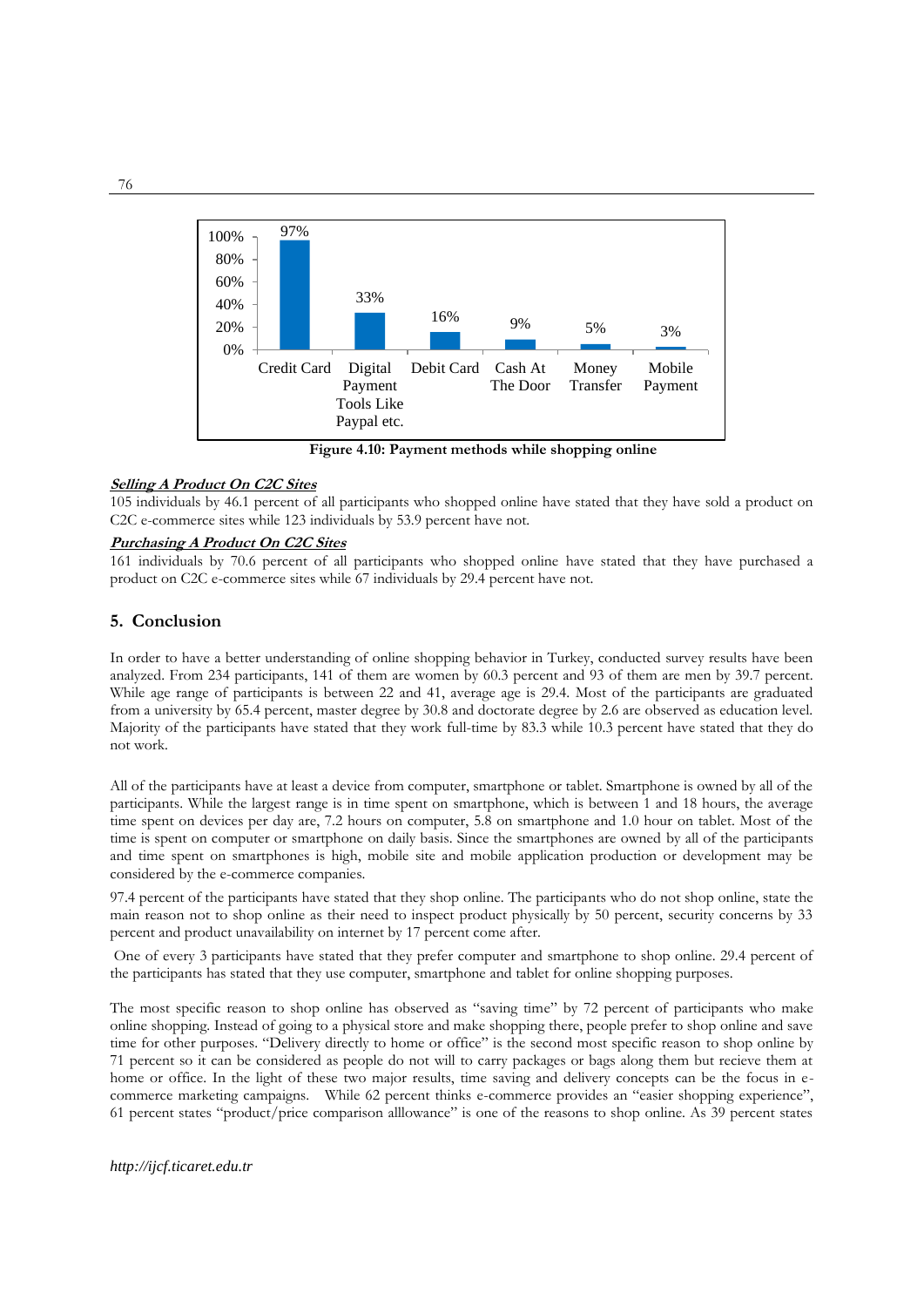"getting product information easily" is one of the reasons to shop online, it can be considered as accessible information and comparisons are drivers of e-commerce. Of course "better prices" are stated by more than half of the participants. Online exclusive products and free delivery options followed these reasons by below 30 percent.

"Travel and bookings" category has been observed as the most shopped category among all online category options by 100 percent. Secondly, "fashion" category comes by 79 percent. So it can be said that travel and fashion industries enjoy the e-commerce mostly. The third place is shared between "financial services" and "congrats-souvenir" categories by 70 percent. "Grocery" category has been observed by 43 percent, so it can be argued there is an opportunity for potential growth. "Technology" category has been observed as the last preferred category by 39 percent, so it can be argued that people tend to inspect or try expensive products physically before they make the purchase decision.

Hepsiburada.com has been stated as the most popular local e-commerce site by 55 percent. Secondly Markafoni.com by 49 percent and at the third place trendyol.com by 44 percent follow. Top 3 local e-commerce sites can be considered as under dominance of mass and fashion markets. C2C platforms Gittigidiyor.com and Sahibinden.com have been observed in similar percentages, by 38 and 37 percent in order. N11.com by 26 percent followed by Getir by 22 percent, Teknosa.com by 14 percent, kliksa.com and shopigo.com both by 8 percent. It can be discussed that less popular e-commerce sites may invest in marketing to increase awareness.

International e-commerce sites are used by 70.6 percent of the participants who shop online. The main reason behind it has been observed as "products I look for not available in Turkey" by 85 percent. It can be argued that if unavailable products are distributed in Turkey, distributors can find theirselves a market. "Better prices" by 47 percent follows, so it can be considered as prices for some products are higher than international markets or there is a misperception among the consumers. "User experience is easier" and "free delivery" both by 7 percent come after.

The e-commerce giant Amazon.com takes the leadership as the most popular international e-commerce site by 81 percent. Ebay.com has the second place by 59 percent and Asos.com has the third place by 36 percent. Alibaba.com and Aliexpress.com have very similar percentages by 25 and 24 percent in order. It can be argued that people find the products that are not available in Turkey on Amazon.com easily since it has a wide portfolio of various products.

The most preferred payment method has been observed as "credit card" by 97 percent. "Digital payment tools like Paypal etc." has the second place by 33 percent. "Debit card" method has been stated by 16 percent, so some of the consumers prefer to make the payment directly from their accounts. "Cash at the door" by 9 percent, "money transfer" by 5 percent and "mobile payment" by 3 percent come after. If any of e-commerce sites which don't accept credit cards but other payment methods, it can be claimed that their revenues would decrease dramatically.

46.1 percent of the participants have stated that they have sold a product on C2C platforms, while 70.6 percent have stated that they have purchased a product from C2C platforms. It can be considered that users tend to make a purchase more than selling a product.

## **References**

- Afra, S., 2010., eCommerce 2000 2010 Turkey[. http://www.sinaafra.com/ecommerce-2000-2010-turkey-2,](http://www.sinaafra.com/ecommerce-2000-2010-turkey-2)  accessed 28.11.2015.
- Afra, S., 2013., Digital Bosphorus: The State of Turkish eCommerce 2013. [http://www.sinaafra.com/digital](http://www.sinaafra.com/digital-bosphorus-the-state-of-the-turkish-ecommerce-2013/)[bosphorus-the-state-of-the-turkish-ecommerce-2013/,](http://www.sinaafra.com/digital-bosphorus-the-state-of-the-turkish-ecommerce-2013/) accessed 28.11.2015.
- Anadolu Agency, Turkey marks World Population Day as EU's youngest country, 2014. [http://www.aa.com.tr/en/economy/turkey-marks-world-population-day-as-eus-youngest-country/142375,](http://www.aa.com.tr/en/economy/turkey-marks-world-population-day-as-eus-youngest-country/142375) accessed 27.11.2015.
- Büyükyıldırım, Ü., 2015, Türkiye'de E-Ticaretin Gelişme Potansiyeli [Potential of E-Commerce Development in Turkey]. [http://www.umityildirim.com/turkiyede-e-ticaretin-gelisme-potansiyeli/,](http://www.umityildirim.com/turkiyede-e-ticaretin-gelisme-potansiyeli/) accessed 29.11.2015.
- Cedetaş, B., n.d, E-Ticaret dünü bugünü Türkiye'den örnek uygulamalar [E-commerce by yesterday, today cases from Turkey], [http://yunus.hacettepe.edu.tr/~tonta/courses/fall2001/kut680-bileko/e-ticaret.htm,](http://yunus.hacettepe.edu.tr/~tonta/courses/fall2001/kut680-bileko/e-ticaret.htm) accessed 02.12.2015.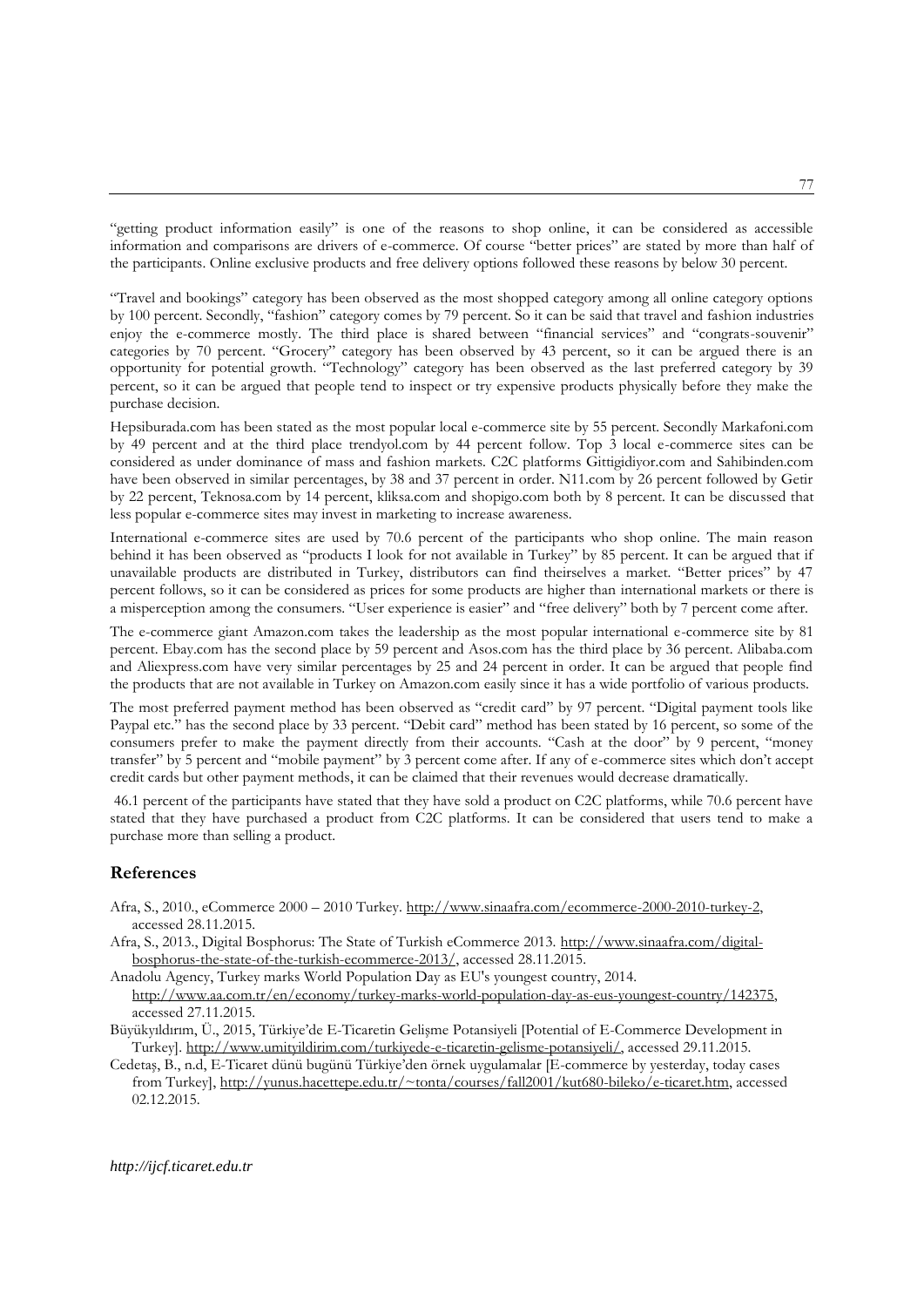Chesher, M., Kaura, R. & Linton, P., 2003. Electronic business and commerce. London: Springer-Verlag London Limited.

Coleman, M.J. & Ganong, L.H., 2014. The social history of the American family: an encyclopedia. Sage Publications. Cornelius, P., Kirkman, G., Sachs, J. & Scwab, K., 2002. Country profiles. The Global Information Technology Report 2001-2002: Readiness for the Networked World. New York, NY: Oxford University Press.

- Dean, D., Karabey, B.S., Stevens, A., Tansan, B., Tonguc, A.S. & Vos, M., 2013. Turkey online: how the internet is transforming Turkey. The BCG Internet Impact Reports. The Boston Consulting Group.
- Dugal, L.F., Jenson, M., Kahn, I.W. & McPartlin, S., n.d. Understanding how US online shoppers are reshaping the retail experience. USA: PricewaterhouseCoopers.
- Eticaret Gundem, Türkiye'de E-ticaret Sektörü [E-commerce sector in Turkey], n.d. [http://www.eticaretgundem.com/e-ticaret/,](http://www.eticaretgundem.com/e-ticaret/) accessed 28.11.2015.
- Figueroa, P. & Häubl, G., 2002. Interactive 3D presentations and buyer behavior. CHI 2002: changing the world, changing ourselves. 20-25 April 2002 Minneapolis, Minnesota, USA: CHI 2002.

Gittigidiyor, Tarihçe [History], n.d. [http://www.gittigidiyor.com/hakkimizda/tarihce,](http://www.gittigidiyor.com/hakkimizda/tarihce) accessed 28.11.2015.

Gordon, L. & Hodgson, A., 2012, Turkey's E-Commerce Sector Boosted by Economic Growth and Young Populace [online], [http://blog.euromonitor.com/2012/08/turkeys-e-commerce-sector-boosted-by-economic](http://blog.euromonitor.com/2012/08/turkeys-e-commerce-sector-boosted-by-economic-growth-and-young-populace.html)[growth-and-young-populace.html,](http://blog.euromonitor.com/2012/08/turkeys-e-commerce-sector-boosted-by-economic-growth-and-young-populace.html) accessed 27.11.2015.

Grosse, R., n.d. 25 years of the personal computer [online], University of Saskatchewan,

[http://computermuseum.usask.ca/articles-and-press/25-years-of-the-PC.pdf,](http://computermuseum.usask.ca/articles-and-press/25-years-of-the-PC.pdf) accessed 11.11.2015.

- İyiler, Z., 2009. Elektronik ticaret ve pazarlama [Electronic commerce and marketing]. December. Ankara. Jones, G., 2014. Clickology. Boston: Nicholas Brealey Publishing.
- Kent, A., 2015. Virtual reality tech may make going shopping in real life a thing of the past. The Epoch Times, 6
- Aug.
- King, A.L.S., Machado, S., Nardi, A.E., Sancassiani, F., Silva, A.C. & Valença, A.M., 2014. "Nomophobia": impact of cell phone use ınterfering with symptoms and emotions of ındividuals with panic disorder compared with a control group. Clinical Practice & Epidemiology in Mental Health. 10.
- Oxford Dictionaries, Commerce, n.d[. http://www.oxforddictionaries.com/definition/english/commerce,](http://www.oxforddictionaries.com/definition/english/commerce) accessed 12.11.2015.
- Patronturk, Sahibinden.com'un üye sayısı yüzde 1000 arttı [Registered users of sahibinden.com increased by 1000 percent], 2012. [http://www.patronturk.com/sahibinden-comun-uye-sayisi-yuzde-1000-artti-316h.htm,](http://www.patronturk.com/sahibinden-comun-uye-sayisi-yuzde-1000-artti-316h.htm) accessed 28.11.2015.
- Piramit E-Commerce, Unprecedented growth rate of e-commerce in Turkey, n.d. [http://www.piramiteticaret.com/Blog/turkiye-de-e-ticaretin-bas-dondurucu-buyume-hizi-66.aspx,](http://www.piramiteticaret.com/Blog/turkiye-de-e-ticaretin-bas-dondurucu-buyume-hizi-66.aspx) accessed 27.11.2015.
- Taylor, G., 2013. Build and market your business with Google. 2nd edition. Global & Digital.
- Turkish Informatics Industry Association, Türkiye'de e-ticaret 2014 pazar büyüklüğü [2014 E-commerce market size in Turkey], 2015. [http://www.tubisad.org.tr/Tr/Library/Reports/T%C3%9CB%C4%B0SAD%20E-](http://www.tubisad.org.tr/Tr/Library/Reports/T%C3%9CB%C4%B0SAD%20E-Ticaret%202014%20Pazar%20B%C3%BCy%C3%BCkl%C3%BC%C4%9F%C3%BC%20Raporu.rar)[Ticaret%202014%20Pazar%20B%C3%BCy%C3%BCkl%C3%BC%C4%9F%C3%BC%20Raporu.rar,](http://www.tubisad.org.tr/Tr/Library/Reports/T%C3%9CB%C4%B0SAD%20E-Ticaret%202014%20Pazar%20B%C3%BCy%C3%BCkl%C3%BC%C4%9F%C3%BC%20Raporu.rar) accessed 29.11.2015.
- Turkish Statistical Institute, Hanehalkı Bilişim Teknolojileri Kullanım Araştırması [Information and Communication Technology Usage Survey on Households], 2015. [http://www.tuik.gov.tr/PreHaberBultenleri.do?id=18660,](http://www.tuik.gov.tr/PreHaberBultenleri.do?id=18660)  accessed 29.11.2015.
- Türkiye Cumhuriyeti Kalkınma Bakanlığı, 2013. Bilgi toplumu stratejisinin yenilenmesi projesi. Internet Girisimciligi ve e-Ticaret Ekseni Mevcut Durum Raporu. May. Ankara.
- World Trade Organization. 2013. E-commerce in developing countries opportunities and challenges for small and medium-sized enterprises. Geneva.
- Zwass, V., 1996. Electronic commerce: structures and issues. International Journal of Electronic Commerce. 1 (1).
- Case C-280/00, judgement of July 24, 2003, Altmark Trans and Regierungspresidium Magdeburg, Court Reports 2003, p.I-7747.

78